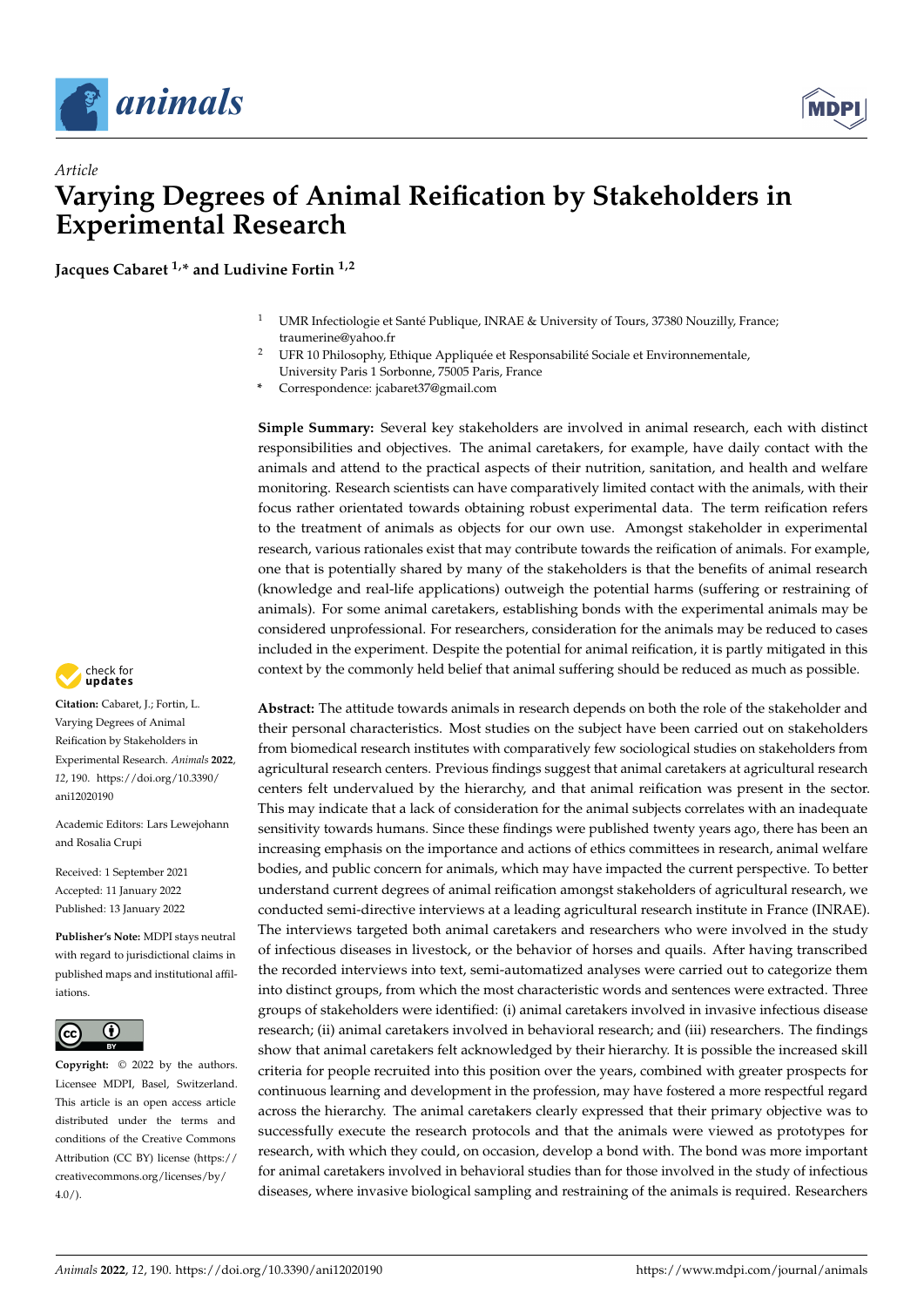prioritized the procurement of robust data to test hypotheses, analyze phenomena, and publish their results. Their concern for the animals rather reflected the views of the general public opposed to thought-out personal opinions on the matter; this is possibly due to their comparatively limited interaction with the animals. They considered the animals in abstract terms that were indicative of reification. This study concludes that animal reification is still present, albeit to varying degrees amongst the stakeholders.

**Keywords:** experimental animals; reification; animal caretaker; ethics; researchers

#### **1. Introduction**

Animal experimentation has historically played an important role in the development of agricultural and biomedical research. It has also given rise to heated public and philosophical discussion, based chiefly on the moral status of animals. The bygone view of animals as 'machine-like' beings was used to justify animal experimentation in the past, but a pivotal shift in the moral consideration and biological understanding of animals in the eighteenth century, and then again in the twentieth century, questioned the use of sentient animals in science, spurring on the animal liberation movement and paving the way for more humane scientific practices [\[1\]](#page-10-0). As a result, in 1959, Russell and Burch presented three principles for the use of animals in research, known as the three Rs [\[2\]](#page-10-1): (i) replacement (the use of humane alternatives such as non-animal technologies to partly replace animals); (ii) reduction (ensuring that the minimum number of animals is used to answer the scientific question with effective experimental design and statistical analyses); and (iii) refinement (reducing suffering and improving welfare throughout the animals' lives). An additional R, remember, has consequently been proposed to memorialize and acknowledge the past use of animals in research [\[3\]](#page-10-2). To meet the principles proposed by the 3 Rs, local ethics committees were created in many countries to assess the conduct of experimental research projects using animals. However, consistency in the outcomes of different ethics committees could vary depending on the distinct views of the individual committee members [\[4\]](#page-10-3). There is also a need to harmonize the guidelines under which they operate, where ethics committees based in countries with more advanced animal regulation systems may face greater external pressures from societal concern [\[5\]](#page-10-4). Further, many of the considerations currently in place were intended for laboratory animals used in biomedical research and may not adequately encompass the needs of livestock animals in the USA [\[6\]](#page-10-5). However, in Europe, the regulation of all experimental animals is presented in the European Union Directive 2010/63 on the protection of animals used for scientific purposes. Animal welfare bodies were created by this directive to strengthen the actions of the ethics committees in controlling the use of animals in research.

A bond between humans and animals in research has frequently been reported [\[7\]](#page-10-6) and is not just limited to cases involving primates and companion animals but extends to include less expected species, such as chickens and reptiles. However, some stakeholders in this domain had reportedly been trained to minimize or avoid such interactions with the animal subjects for the sake of objectivity  $[8,9]$  $[8,9]$ . Currently, compassion for experimental animals is rather encouraged [\[10\]](#page-10-9), and advertised animal caretaker jobs often expect the candidate to have both the inclination and the ability to interact with the animals. The public attitude towards the use of animals in research depends on several factors, such as their personal and cultural position, the animal species in question, and the type of research being carried out [\[11\]](#page-10-10). For example, regarding personal factors, females and persons with previous animal experience and an urban background are more likely to object to animal research [\[11\]](#page-10-10). People are also less supportive of research that uses animals that could be classified as pets or as having supposedly greater mental aptitudes, although research on rodents is seemingly more accepted. Generally, the use of animals to evaluate toxicity, therapeutic drugs, or vaccines to advance human medicine is better accepted than the use of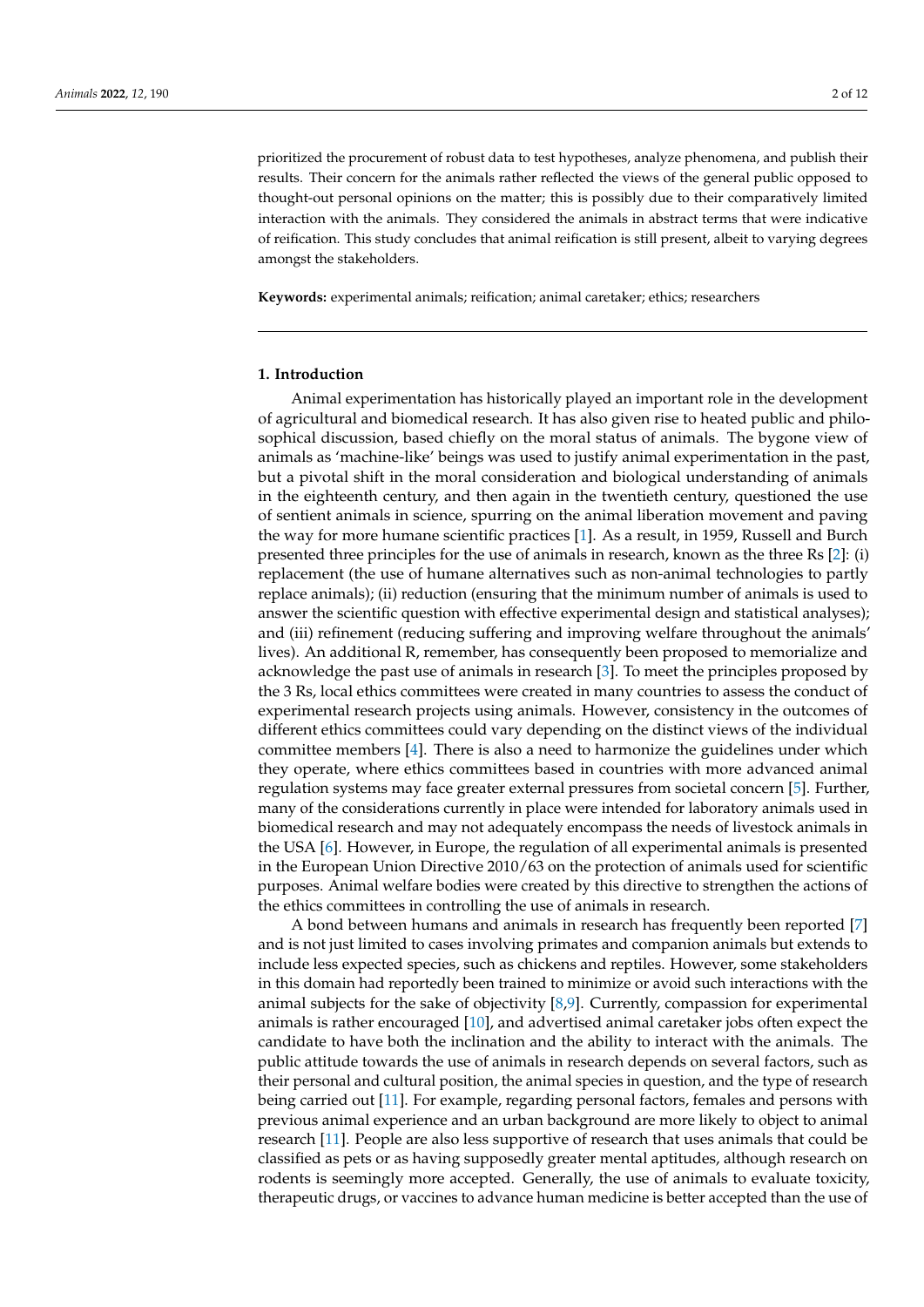animal testing in cosmetics. Disparate attitudes have also been recorded across the different stakeholder positions in research. For example, researchers are often distanced from the animal subjects [\[12\]](#page-10-11) and instead prioritize the management of experimental protocols, data analyses and their scientific communication, and securing funding [\[13\]](#page-10-12). Such research objectives, with respect to animals, could result in their reification. According to [\[14\]](#page-10-13), reification means that the properties of objects, subjects and social relations become "thinglike". Few sociological records exist concerning animal reification by stakeholders involved in experimental research, and those that are available are focused on stakeholders from biomedical research institutes [\[13\]](#page-10-12).

Animal caretakers have comparatively high levels of contact with the animals, but the literature suggests that, despite their practical skills and knowledge, they feel their contribution is not fully acknowledged by the researchers [\[13\]](#page-10-12). A similar lack of acknowledgment has been recorded for laboratory technicians in medical research [\[14,](#page-10-13)[15\]](#page-10-14). This corresponds to the theory of recognition (or its absence) by Honneth [\[16\]](#page-10-15), who defined reification as the "forgetting" of recognition under two aspects: recognition of the other and of the self. "The individual must manifest a kind of emotional self-recognition, and this recognition is nothing other than "self-love". *Without this emotional recognition, we contemplate our mental states only as facts without value, or we produce states conforming to an external demand, which amounts to producing them in a purely instrumental way*" [\[16\]](#page-10-15). Thus, animal caretakers may experience reification at two different levels: from the researchers and from themselves, which may affect a lack of meaning in their work [\[17\]](#page-10-16). The reification of animals is also related to the reification of their caretakers: "*Animal research* . . . *not only reifies animals but also the human persons involved in this process*" [\[18\]](#page-10-17). The present work aimed to test the hypothesis of animal reification amongst caretakers and researchers. We focused specifically on stakeholders involved primarily with livestock animals, based at a leading agricultural research institute in France. Both classical and computerized methods were applied to analyze the interviews to provide complementary information from the interviews.

# **2. Materials and Methods**

Semi-directive interviews were carried out in French with stakeholders from the French Agronomical Research Institute and Environment (INRAE) in Nouzilly, France. The interviewers (J.C. and L.F.) asked open questions to stakeholders; these questions had been pre-prepared in an interview guide, which was identical for all interviews. The interviews lasted approximately one hour. The stakeholders interviewed were involved with the research of either the infectious diseases of livestock and/or to a lesser extent, common laboratory animals, or with livestock behavior. The slaughter of any livestock at this research center, either for experimental purposes or market value, were carried out at an on-site abattoir. Semi-directive interviews were selected based on the relative merits of the methodology to gather qualitative empirical research data [\[19](#page-10-18)[,20\]](#page-10-19). The stakeholders interviewed had at least four years' research experience in the field and included researchers, laboratory technicians, animal caretakers, and an abattoir worker. The characteristics of the stakeholders interviewed are presented in Table [1.](#page-3-0)

The recorded interviews were transcribed into a Word text. Tropes (V8.5) speech analysis software was first used to process the data [\[21\]](#page-10-20) based on cognitive analysis of the interviews [\[22\]](#page-10-21) and then analyzed using multivariate methods [\[22](#page-10-21)[,23\]](#page-10-22) applied to the most frequently used words in the interview. We aimed to identify homogeneous groups amongst the stakeholders, as has previously been performed on horse breeders [\[24\]](#page-10-23). Significant differences between homogeneous groups of stakeholders were assessed using Z score statistics for two populations; where the proportions were low (less than 4%), Fisher's exact test was applied to the number of occurrences for each word. The classical way to interpret interviews was also used: the most exemplary sentences were selected by the interviewers and combined to describe the relationship and work with animals.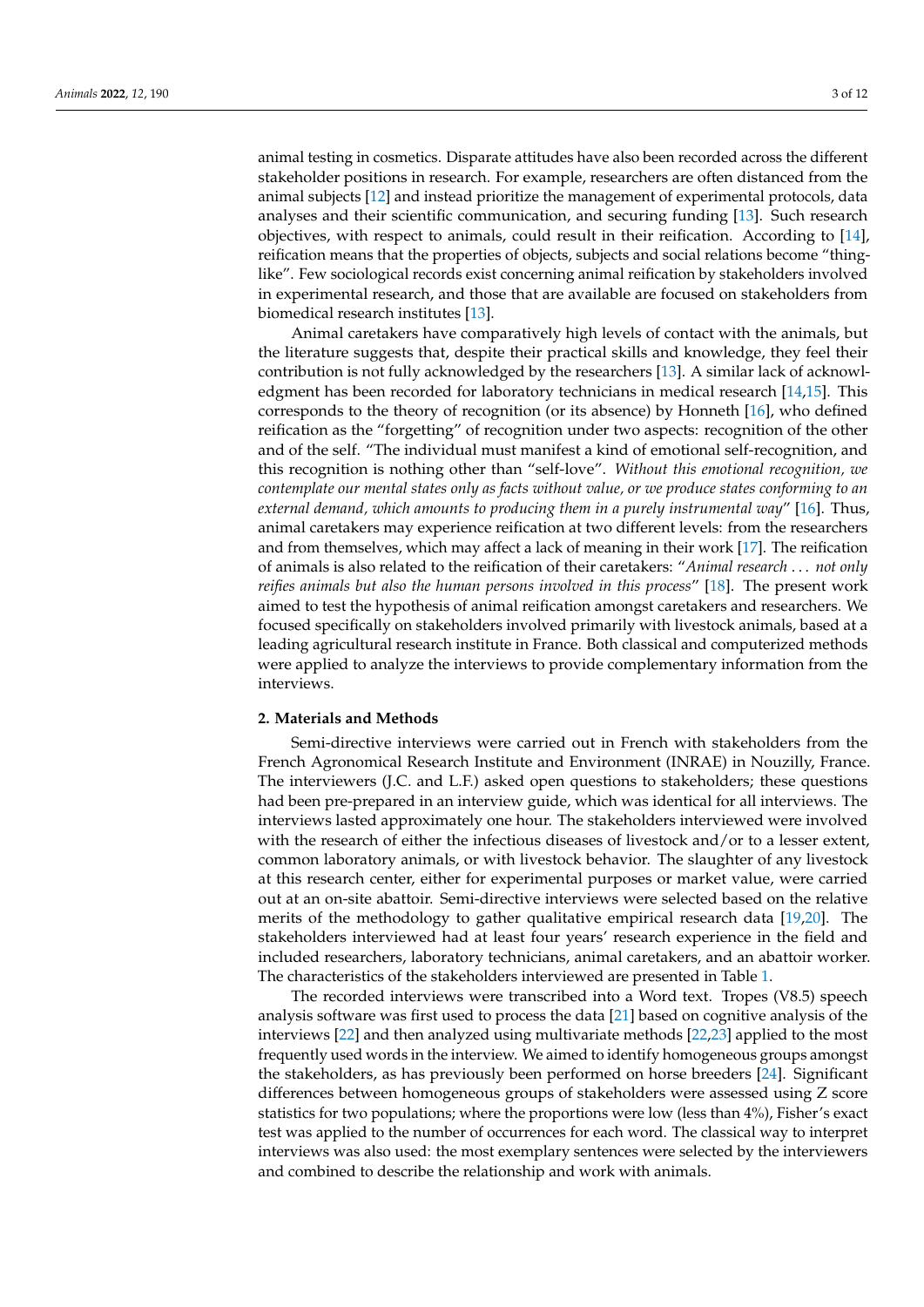| Profession                        | Background | Gender | <b>Experimental Animal</b><br><b>Species</b> | <b>Field of Research</b>              |
|-----------------------------------|------------|--------|----------------------------------------------|---------------------------------------|
| Animal caretaker (ACT)<br>ACT1    | Rural      | Male   | Sheep, Goats, Cattle                         | Parasitology                          |
| ACT <sub>2</sub>                  | Urban      | Female | Sheep, Goats                                 | Parasitology                          |
| ACT <sub>3</sub>                  | Rural      | Male   | Sheep                                        | Production of experimental<br>animals |
| ACT4                              | Urban      | Female | Mice, Rats                                   | Infectious diseases                   |
| ACT <sub>5</sub>                  | Rural      | Male   | Horse                                        | Behavior                              |
| ACT <sub>6</sub>                  | Urban      | Male   | Horse                                        | Behavior, Parasitology                |
| Abattoir worker<br>ACT7           | Rural      | Male   | Sheep, Goat, Horse, Cattle                   | Experimental livestock                |
| Laboratory technician (LT)<br>LT1 | Urban      | Male   | Sheep, Horse                                 | Parasitology                          |
| Researcher (R)<br>R1              | Urban      | Male   | Sheep, Goat, Cattle, Horse,<br>Rat           | Parasitology                          |
| R <sub>2</sub>                    | Urban      | Male   | Mice                                         | Parasitology                          |
| R <sub>3</sub>                    | Rural      | Female | Poultry                                      | Behavior, Nutrition                   |
| R4                                | Rural      | Female | Horse                                        | Behavior                              |

<span id="page-3-0"></span>**Table 1.** Characteristics of the stakeholders in animal research that were interviewed.

# **3. Results**

# *3.1. Categorized Groups of Stakeholders Based on Computerized Analysis of Speech*

Based on the results of the computerized speech analysis, three distinct groups were identified: (i) animal caretakers involved in behavioral research (ACT 5 and 6), (ii) animal caretakers involved the research of infectious disease (ACT 1 to 4), and (iii) a mixed group composed of the abattoir worker, the laboratory technician, and the researchers (R1 to R4). Cognitive-based multivariate analyses showed the words most commonly associated with each of these three groups (Figure [1a](#page-4-0)–c). Given our interest was in the relationship between the stakeholder and the animals, "animal" was designated as the central word. The left part of the figures presents the words spoken in the beginning of interviews, and the right part presents the words spoken at the end of the interviews. The relative size of the associated circle correlates to the frequency of its use, and its proximity to the central word relates to the intensity of its relationship with the word "animal".

For animal caretakers involved in behavioral studies, the following traits were identified: they have respect for the animals, they were satisfied with their work, and they were preoccupied with the well-being of their animals (i.e., health, disease, and slaughter in the event of an accident/injury) and in ensuring that the scientific protocol was appropriate to meet the aims. The word "people" was polysemic (meaning co-workers and other stakeholders or citizens).

For the animal caretakers involved in the research of infectious diseases, the following traits were identified: they were satisfied with their job, their relationship with the livestock animals depended on the species, they accepted that most livestock animals end up at the slaughterhouse; their aim was to follow the research protocol as closely as possible, and they understood the potential application value of their work.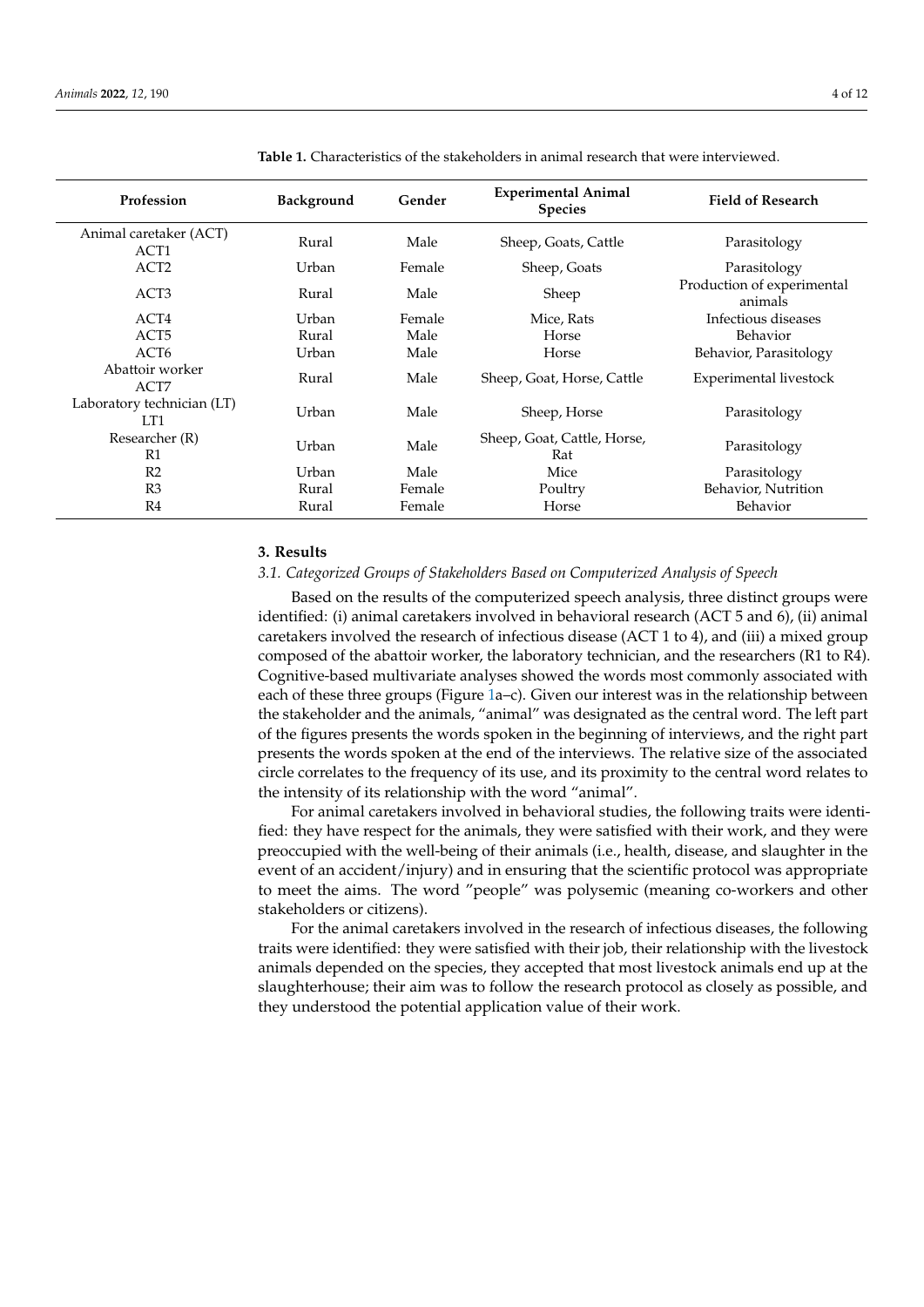

<span id="page-4-0"></span>Animal caretakers: behavioural studies

 $\overline{a}$ 

**Figure 1.** Multivariate analysis of interviews with: (**a**) animal caretakers involved in experimental studies; (**b**) caretakers involved in behavioral studies; and (**c**) laboratory technicians and researchers. The bubble size corresponds to the number of occurrences of the word; the distance between bubbles is smaller when the words are correlated; the left part of the graph corresponds to the beginning of interview and the right part to the end of interview.

The laboratory technician and the researchers were identified to be satisfied in their work, they were concerned with ethical issues, they had varying attitudes depending on the livestock species under study, and they understood their research was mostly carried out for the advancement of animal health and more efficient husbandry. The word "people" was again polysemic and could mean colleagues as well as the opinion of citizens.

The multivariate analysis was based on the attitude of stakeholders in relation to the animals. The most frequently used words (>10) by stakeholders from each of the three categories defined above (Figure [1\)](#page-4-0) are presented in Table [2.](#page-5-0) Significant differences were observed in the occurrence of words spoken by the group that encompassed the laboratory technicians and the researchers and in both groups of animal caretakers (involved in infectious diseases or behavioral studies). These included: a) fewer occurrences of the word "animal"; and b) more occurrences of the words "research and science", the existence of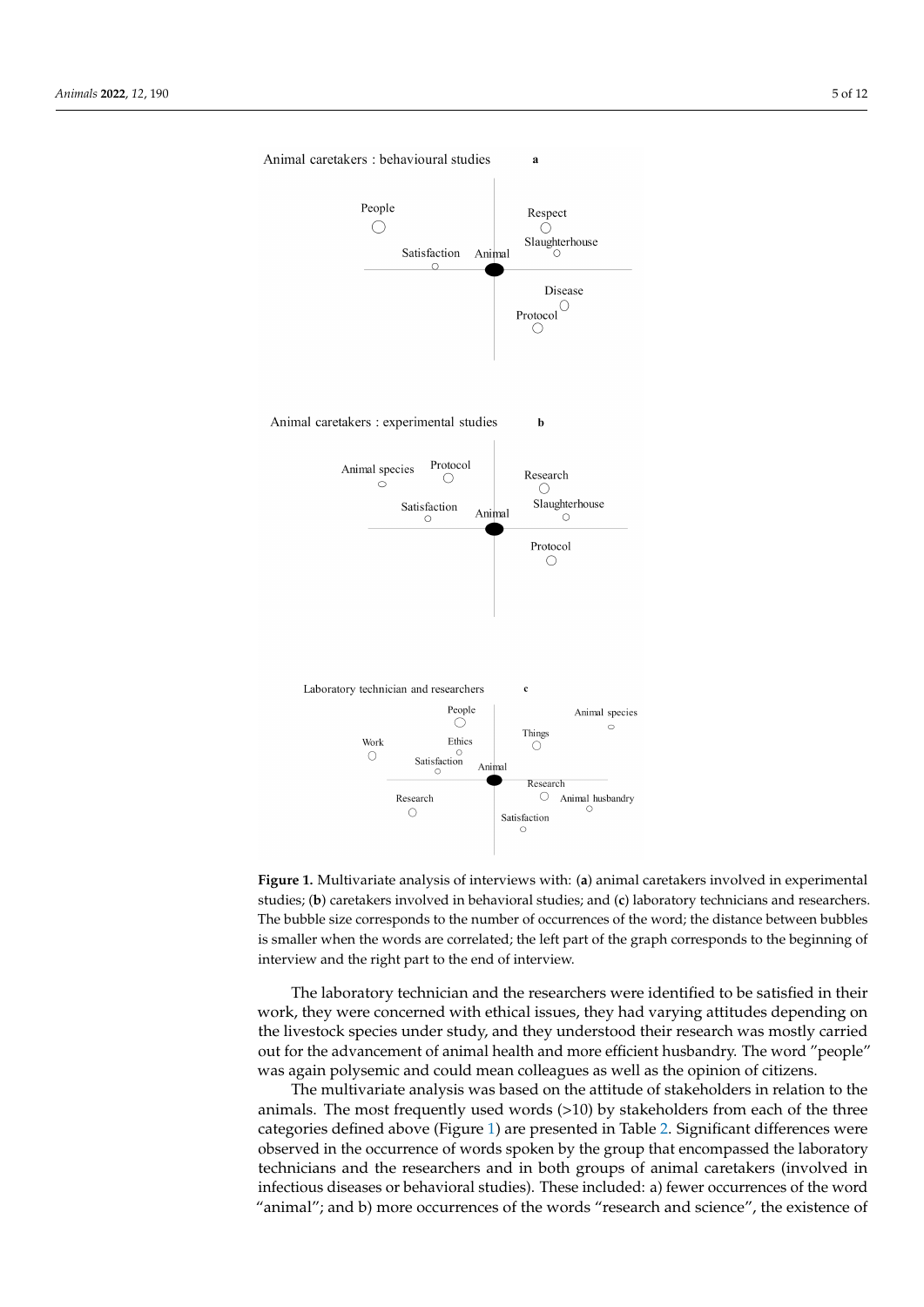"problems" to solve, and "suffering/emotions". Animal caretakers differed between the two research topics. Caretakers involved in behavioral research used the words "animal" and "people" more frequently than the caretakers involved in the research of infectious diseases. Conversely, caretakers involved in the research of infectious diseases used the words "work", "team", and "satisfaction" more than the caretakers involved in behavioral research. Some words such as "people" and "work" are polysemic, and their actual meaning can only be deduced after reading their individual interviews.

| <b>Words Employed</b><br>(in Percent) | <b>Animal Caretakers</b><br>(Behaviorial<br>Research) | <b>Animal Caretakers</b><br>(Infectious Diseases) | Laboratory Technicians and<br><b>Researchers</b> |
|---------------------------------------|-------------------------------------------------------|---------------------------------------------------|--------------------------------------------------|
| Animal                                | 56                                                    | 39                                                | 32                                               |
| People                                | 16                                                    | 12                                                | 19                                               |
| Researcher/Research                   | 8                                                     | 8                                                 | 16                                               |
| Protocol                              | 7                                                     | 6                                                 | 2                                                |
| Continuing education                  | 5                                                     | 5                                                 | $\Omega$                                         |
| Animal husbandry                      | 5                                                     | 5                                                 | $\Omega$                                         |
| Work                                  | 3                                                     | 16                                                | 11                                               |
| Team/co-workers                       | $\theta$                                              | 4                                                 | 1                                                |
| Satisfaction                          |                                                       | 4                                                 | 5                                                |
| Suffering and emotions                | $\theta$                                              | 0                                                 | 8                                                |
| Problem                               | $\theta$                                              |                                                   | 6                                                |
| Total number of words                 | 433                                                   | 899                                               | 691                                              |

<span id="page-5-0"></span>**Table 2.** The percent occurrence of words used by different categories of stakeholders in animal research.

# *3.2. The Prototypal Animal from the Researcher's Point of View*

After having read transcribed texts of the interviews, the sentences found to be of most common interest among the researchers were extracted. The researchers were aware that the animals should be well treated, and this was reflected in the following statements: "I cannot stand when the animals are mistreated"  $(R1)$ ; "The animals are there for research but they should be treated well . . . anyway, with the ethics committee, you are guided on what you can and cannot do" (LT1). Researchers also checked how the experimental animals were being kept: "I will come, I will look at the animals . . . and check if the light is too strong, or if the litter is dirty" (R3). The researchers further specified that their research must meet certain personal and ethical criteria: "A dirty job, for me, and I have never done it, would be something unethical that I could not manage . . . for example, where horrible things are done to the animals" (R4). Some researchers were found to monitor the animal caretakers' interactions with the animals: "I think that animal caretakers do not respect the poultry enough . . . Some animal caretakers do respect the animals, others do not . . . and for those who do not, you can try hard to send them messages, but you can also see that they are closed to change." (R3). The researchers' attitudes towards certain experimental practices may also change with exposure to them, with one researcher stating, "at the beginning, it was difficult for me to kill mice from a batch in order to get organ samples; but after a while, you get used to it, and you do not really see them anymore, you concentrate on the sampling, the results to come" (R2). Their views also depended on the species of animal: " . . . when people speak of the relationship between man and animals, they generalize it and it disturbs me . . . animals are plenty, I can't generalize"; " ... a broiler lives for five weeks ... you do not have time to see it moving ... and it can be difficult to get an idea of the individuals because time is short . . . with quails you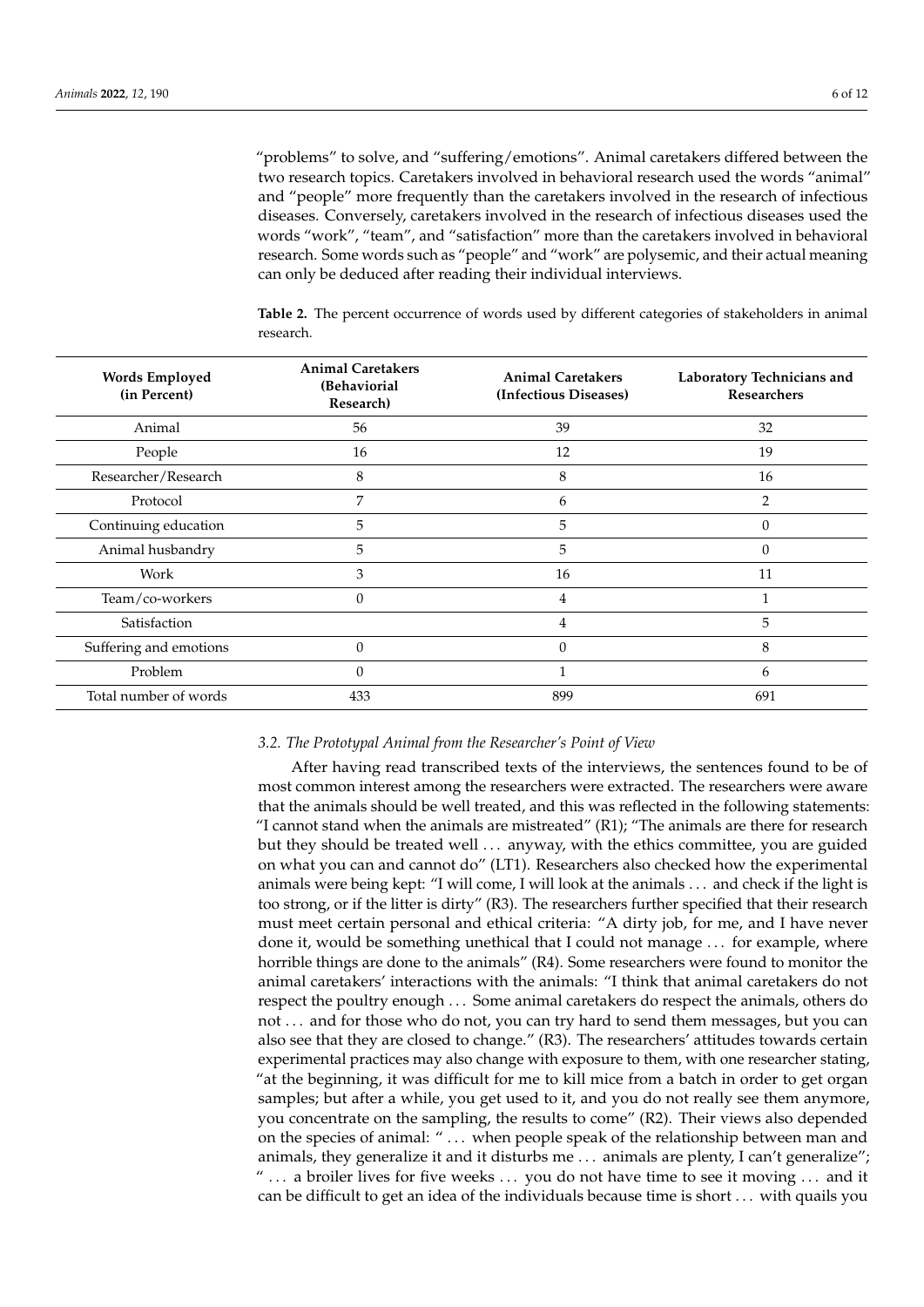have more time to see them grow" (R3). An R4 researcher indicated that "it looks more professional to show that you are not affected by death or pain of an animal . . . It is kind of childish to be preoccupied by that". The researchers' concern for the animals may extend to the way in which livestock are bred on farms: "I work on farm animals bred in a system which sometimes is not optimal." (R3).

The researchers were also focused on the ensuing experimental results: "And then to be able to accumulate data, to cross-check with previous data, to have real confidence in what you have seen and observed, this is really pleasant" (R4); "The results are rarely clear cut, so it is very exciting to make sense of them" (R1). Finally, researchers viewed good research "to start with a good question . . . and then to solve it correctly . . . to have enough animals involved in the experiment to answer the question . . . and to have done good work . . . with the statistical analyses" (R4). The researchers' point of view could also be self-centered: "when I discover a mechanism . . . that it works like this . . . it is a kind of intellectual satisfaction  $\dots$  then we will publish it, well, or not  $\dots$  but that is for external judgment and I am a bit indifferent to it . . . It is my own personal satisfaction to have understood it that concerns me, nobody shares that" (R3).

#### *3.3. Bond and/or Reification of Animals by Animal Caretakers*

The relative animal species, the experimental design, and the field of research all had an impact on the caretakers' relationship with the animals: "Those who work with horses . . . or work with cattle . . . they each have a different approach to the animals" (abattoir worker). Animals that spend the majority of their lives in the research center were highly appreciated by some caretakers: "They stay here their whole lives. I would not treat a flock of sheep the same way that only stay for six months" (ACT5); "We don't assault the animal visually, we don't assault them physically . . . It is the basis of the approach. You are not a predator anymore, but the animal is your colleague . . . you need to be an animal yourself." (ACT6) Animals that were involved in more intrusive experiments and remained for shorter periods of time were less appreciated: "And a chicken . . . it doesn't care about humans. A sheep, when you enter a sheepfold . . . the animals will look at the human" (ACT1); "Anyway, I speak to all the animals ... mostly calves and sheep, but not to chickens." (ACT2); "Mice are not reactive, they sleep during the day, they are not interesting, but the rats are curious, they are cute" (ACT4).

The animal caretakers involved in the research of infectious diseases had the highest tendency to exclude a real bond with the animals: "I keep my distance with the animals ... because I would say ... that they are a work tool ... same as the buildings where they live, the tractor used for bringing their food". "If we build a bond, we are going to change our philosophy completely . . . we won't be able to have the same contact with the animals . . . and then, we cannot continue to be their caretaker, it is not possible" (ACT1). Sometimes, this distance may disappear, which can be difficult for the caretaker: "I was performing euthanasia routinely on a batch of mice. Then suddenly, I exchanged looks with a mouse that I was supposed to kill . . . it was very difficult after this, the mouse had become an individual, I could not kill it and I had to ask a colleague to do it" (ACT4). The view on animals also differed depending on the animal caretaker: "Sheep are all alike" (ACT3); "Take time to observe them . . . but not only the animals, also the parameters of their environment . . . the animals react differently." (ACT2). The animal caretakers from observational studies are clearly more inclined to the bond with animals: "It is necessary for me to have contact with these animals . . . they come to me . . . I can pat them . . . We want to spend time together ... like with a human" (ACT6).

# *3.4. Researchers' Recognition of the Animal Caretakers' Work*

The animal caretakers were recognized as an important part of the research: "The scientists are now conscious that animal caretakers are important . . . we know the animals . . . We know how to catch them, how to manipulate them" (ACT6); "During meetings with scientists it was said that without animal caretakers, there would be no animals, and no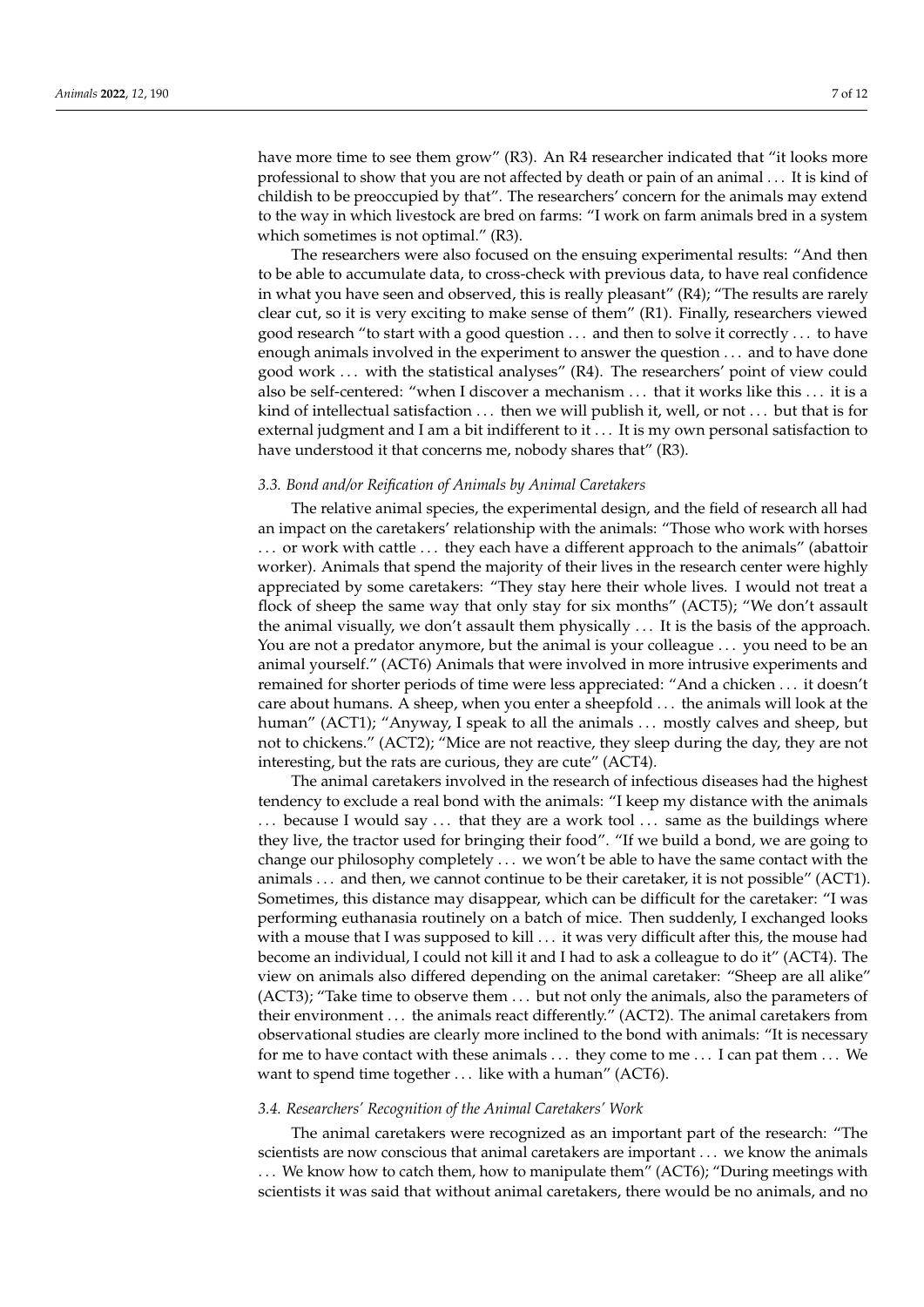research . . . The scientists then acknowledged that we are important, that our job has been evolving . . . We are better considered, more considered by the hierarchy" (ACT1). All the animal caretakers said that they had good relationships with the researchers and with the laboratory technicians. This, in part, is due to the existence of research ethics committees and animal welfare bodies, and their advice and compulsory recommendations. Animal caretakers actually found the regulations helpful (i.e., ethics committee recommendations, the quality of research regulations, visits from veterinarians for health and welfare purposes). Even although it was the researchers' responsibility to manage them, it made them aware of the constraints on animal use in research: "I could not imagine not participating in the ethics committee because I think . . . with people . . . their different backgrounds and their different positions, you learn extraordinary things, you have discussions which are sometimes heated but they are so interesting ... " (ACT6). Researchers considered that the caretakers deserved to be recognized as actors of research, especially given that they may encounter internal conflict due to their bond with animals and the requirement of certain invasive procedures; however, they continue to follow the protocols as much as possible, and they believe in the importance of the research they are participating in: "The animal use has a scientific aim, in order to save other animals or to promote technical or scientific advances" (ACT2); "We are paid for this, it is justified and brings something to research" (ACT5); "A job well done . . . . it is to leave in the evening feeling that we have accomplished what was asked of us, by following the rules of research and managing the animals welfare . . . the scientist gets his results and we avoided any pain for the animals" (ACT6). The abattoir worker recognized that, depending on the research objectives, the requirement for the collection of specific organs could vary, and this person attempted to maximize the value of the remaining tissues for other researchers: "If X wants to slaughter a sheep to obtain the digestive tract . . . if it is a male, I could find someone interested in the testicles . . . or someone who needed a brain to study". Caretakers and slaughterhouse workers feel good at work: "We are not only realizing the experimental protocols, but we are also actors" (ACT6); "We have real autonomy in our work, and we have direct contact with the researchers" (ACT1); "We are much better recognized" (ACT3).

#### **4. Discussion**

Few sociological animal studies have been undertaken [\[25\]](#page-10-24), and most studies on use of animals in experiments are authored by philosophers. The sociological results presented within this paper are based on interviews from a limited number of stakeholders involved in both experimental and observational research. They do not pretend to present a representative view of all stakeholders; however, the insights provided do maintain legitimacy in the social sciences [\[19\]](#page-10-18). The intention was to show how people react in this context rather than why. We aim to make sense of or understand the phenomenon rather than predict or explain it. The study was performed at a single research center, which belongs to a larger national agricultural research institute with a centralized organization structure. We would thereby expect the results to be similar across the different research centers within the same institute. Experimental research institutes within Europe follow the same directives for animal welfare; as such, our conclusions could potentially be generalized across other institutes. This may, however, be different in the field of genetic selection, particularly for mice, where it has been suggested that super-reification may occur [\[25\]](#page-10-24).

An increasing number of computer software programs aim to support content analysis or qualitative data analysis, with several tools dedicated specifically to text analysis and to the computer-aided interpretation of interviews [\[23\]](#page-10-22). The Tropes software [\[21\]](#page-10-20) offers semantic analysis tools, with graphs based on multivariate analyses, and it is freely available in several languages, including English. Its efficacy, particularly in establishing homogeneous groups of interviewed farmers, has been demonstrated previously [\[24\]](#page-10-23). It was again efficient here in categorizing the stakeholders according to their respective positions, including the animal caretakers involved in the research of infectious diseases, the animal caretakers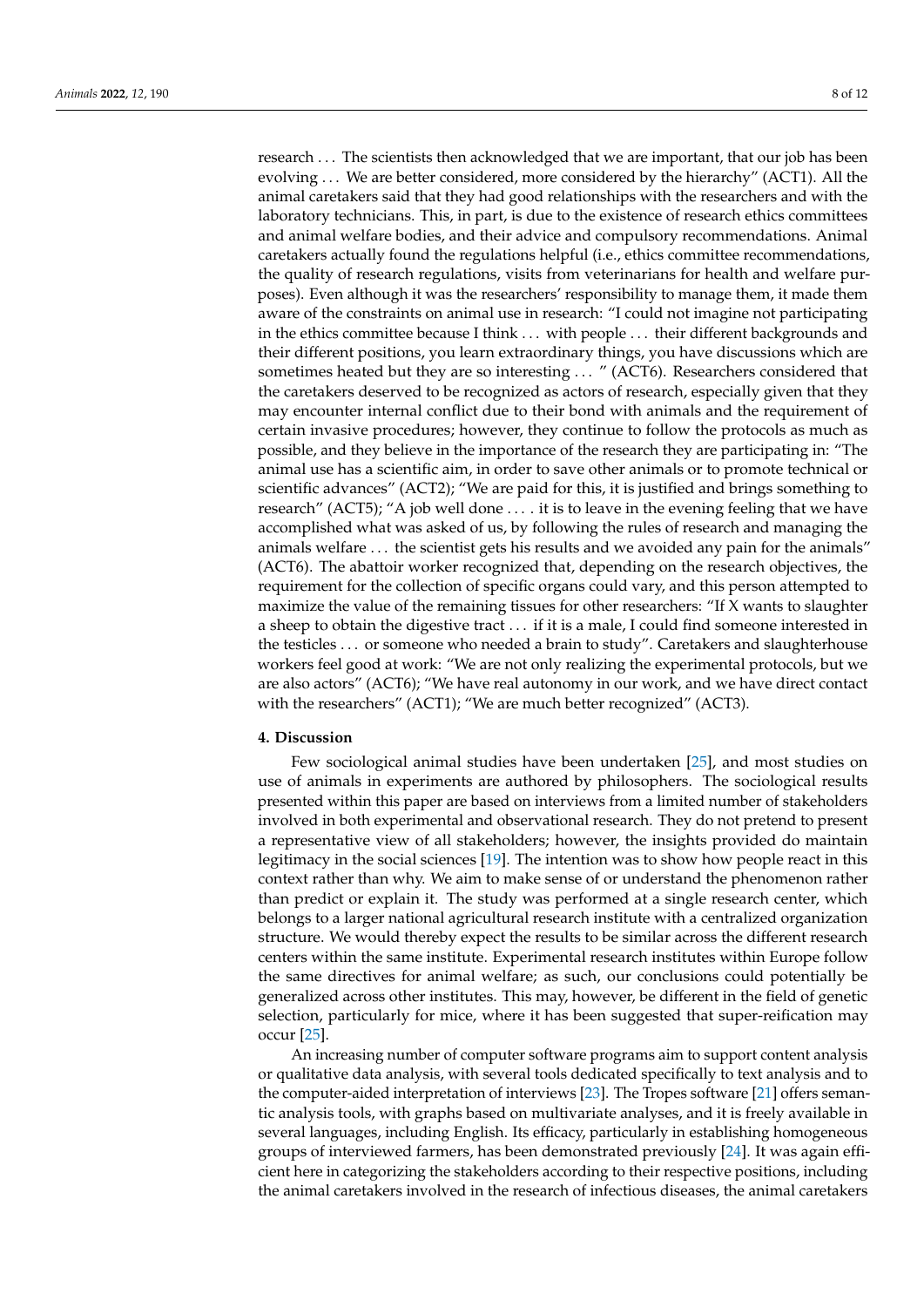involved in behavioral studies, and the researchers. Based on speech analysis, the Tropes software also highlighted in which respects these groups differed. The word "animal" was used as the center-point for the multivariate analyses, as it was the main interest of this paper and the most commonly used word in the interviews. The graphs clearly showed a difference in the relationship of the words between the stakeholders interviewed (Figure [1\)](#page-4-0). Comparing the frequency with which the words were spoken helped to differentiate the stakeholder's relationship to the word "animal" and to words such as "team experience", "animal suffering", etc. (Table [1\)](#page-3-0). Interpreting interviews is traditionally based on the manual extraction of the sentences of interest. In the absence of any prior categorization of the people interviewed, it can be a delicate task to carry out. Here, by first categorizing the stakeholders into groups using the Tropes software, it was possible to identify, in detail, the views of the stakeholders. We will discuss the most relevant themes based on the information gained by this two-step method: (i) the semi-automatized analyses of the interviews to categorize them and (ii) the extraction of the most characteristic sentences from within these groups.

Animal caretakers were previously reported to have experienced a lack of recognition by researchers and laboratory technicians [\[12](#page-10-11)[,13\]](#page-10-12) across different research institutes, which may have consequently resulted in a degree of suffering amongst the animal caretakers [\[9](#page-10-8)[,26](#page-10-25)[–28\]](#page-11-0). However, this has since changed, and this may be attributable to the increased opportunities for continual education in the position and the formal recognition of animal caretakers as professionals [\[6,](#page-10-5)[26\]](#page-10-25). In Germany, animal caretakers are required to complete a three-year apprenticeship following their secondary school education. They are involved in several aspects of research, including ethics committee discussions (i.e., the availability of animals, their nutrition, their potential to incur pain, participating in the application of the 3 Rs, etc.). The researchers do not maintain a close daily relationship with the experimental animals, even although they consider animal welfare to be a priority. Furthermore, the researchers are primarily trained as biologists, and at INRAe, they are no longer recruited from a diverse panel of veterinarians or agronomists. They are therefore reliant upon the animal caretakers to maintain the animals in good condition. Animal caretakers have now become an integral part of the research efforts, and their reification by researchers based on their status has largely passed.

Herzog previously stated that "People who work in biomedical and behavioural research settings sometimes form strong relationships with individual laboratory animals. Ethnographic studies indicate that it is common for these individuals to be transformed from "experimental subject" into to a "pet" status." [\[28\]](#page-11-0). We observed this tendency, particularly amongst animal caretakers working in behavioral studies. There are aspects that may oppose this bond, as the caretakers will generally remain in contact with the animals over a very long period of time, and they are not intended for necropsy. This bond may also occur for animals that are considered intelligent and receptive to humans, even when they are not required for long periods, such as for the research of infectious diseases (i.e., the mice and rats in this study). This bond may lead to compassion, but also to compassion fatigue: "Moral stress and emotional dissonance may also arise in personnel who may have entered the occupation because of their love, respect and empathy for animals, as well as their desire to care for them." [\[29\]](#page-11-1). The maintenance of livestock animals for research often does not vary much from the standard husbandry practices of farms. Reification was thus more pronounced in animal caretakers involved in animal husbandry, where the animal is considered a prototype for research. Although the researchers are not in daily contact with the animals, there was no clear indication that they reify the experimental animals. They were, however, highly concentrated on obtaining results (R1, R2, R3, and R4) to publish and considered the experimental animals to be intended for this purpose: "The demands of efficiency are such that reification seems inescapable" [\[27\]](#page-10-26). Thus, "by gradually transforming the naturalistic animal; the living, conscious and sentient creature into an analytic, and identifying the former with the latter, modern experimental care exemplifies forgetfulness" [\[26\]](#page-10-25). The frequency with which the word "animal" was used was found to be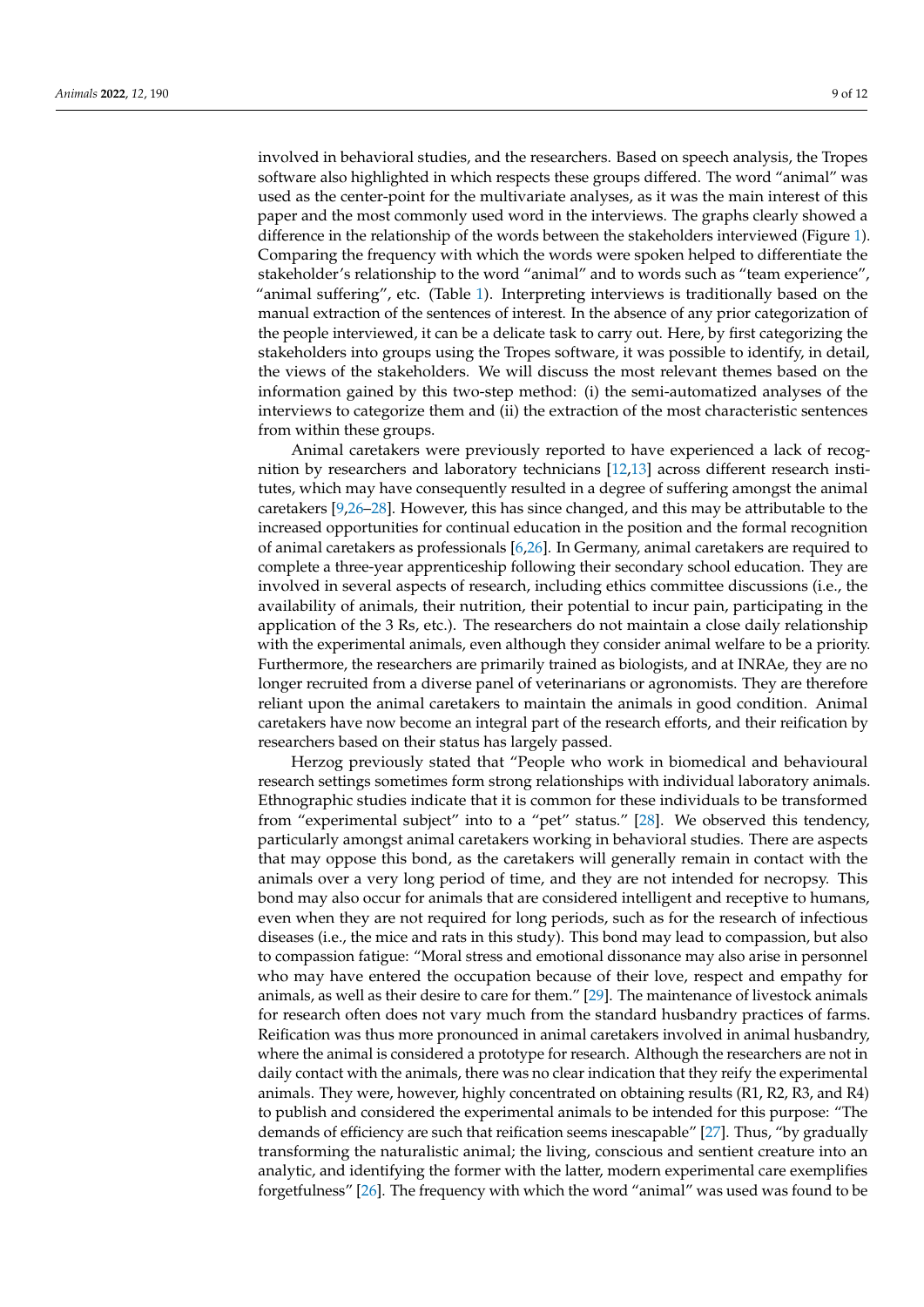much lower for the researchers than for the animal caretakers. As both occupations present their research to different audiences, they partly share public opinions on experimental animals, i.e., they should be treated well, and the research should have some relevance to advancing knowledge or to have practical applications in animals or humans. Public opinion was interpreted to denote one of the meanings for the word "people" based on the multivariate analyses of the interviews. Public opinion has also been a concern for experts in animal research [\[30\]](#page-11-2), where an unfriendly public opinion may lead to "some animal researchers feeling a social stigma, and an exclusion on what they do" [\[26\]](#page-10-25). In this study, there was only one clear case where the fear of social disapproval was evident from the interviewed stakeholders (the abattoir worker) who preferred to present themself as an ordinary butcher rather than a person who operated within an animal research institute.

Two main forces seemingly act upon animal reification: one negative (the bond with the animal) and one positive (the usefulness of animal research). The animal bond exists to varying degrees, as do views on the utility of the research. The majority of the stakeholders believed that animal research was useful, a finding that was also observed by [\[29\]](#page-11-1). Yet, two researchers (R1, R3) questioned the utility of some of the research dedicated to intensive agriculture. Philosophers have noted that the benefits of research are not always obvious, owing to the moral value of the animals [\[31,](#page-11-3)[32\]](#page-11-4). The interactions between the bond with the animal and the usefulness of research may lead to complex gradients of animal reification.

For the sake of simplicity, we took the term reification to mean "forgetfulness of recognition", as stated by Honneth [\[16\]](#page-10-15). Reification can be more explicitly described by four experiential types: (a) beliefs and opinions which are not to be discussed; (b) the experience of abstractions as being more real than particular objects; (c) the experience that the means (technology and production) justify the ends, or the ends (life) justify the means; and (d) the experience of suspending genuine emotional engagement [\[33\]](#page-11-5). The (a) type corresponds to the belief that the benefits of research are more important than the potential harm it may cause; (b) can relate to the view of some researchers that their specific experimental animals are those under scrutiny from public opinion; (c) may apply to aspects of agricultural research, such as animal husbandry practices in intensive livestock production systems; and (d) may relate to the absence of a bond with the experimental animals. Using the typology of Gunderson [\[33\]](#page-11-5), we can identify circumstances that may lead to the reification of animals by stakeholders and, in turn, use this information to potentially negate such an outcome. According to the typology of Gunderson [\[33\]](#page-11-5), a simple suggestion to reduce the reification of animals would be to consider them as patients and not as cases [\[26\]](#page-10-25). Harm to the animals would thereby be minimized, and their intrinsic and subjective value acknowledged [\[18\]](#page-10-17). Such an outlook has been documented in behavioral research where animal reification was also found to be minimal, which may support the adherence to such a view could translate in practice.

# **5. Conclusions**

Concerning the methodology, we found that the multivariate analyses of speech was of great benefit in identifying homogeneous groups. Although the stakeholders were all concerned with animal welfare, differences in the intensity of animal reification were observed between them. The first group, which consisted of animal caretakers involved in behavioral studies, was found to develop a bond with the animals, and thus, animal reification was limited. In the second group, which consisted of animal caretakers involved in the research of livestock infectious diseases and more invasive laboratory procedures of animals over shorter durations, animal reification was found to be more present. The third group, composed of researchers who had less contact with the animals, shared similar views on the animals to those of the general public, and their main focus was on obtaining results from the experiments. Ultimately, animal reification was found to be limited but could be even further reduced if the experimental animals were considered as patients, not just as cases.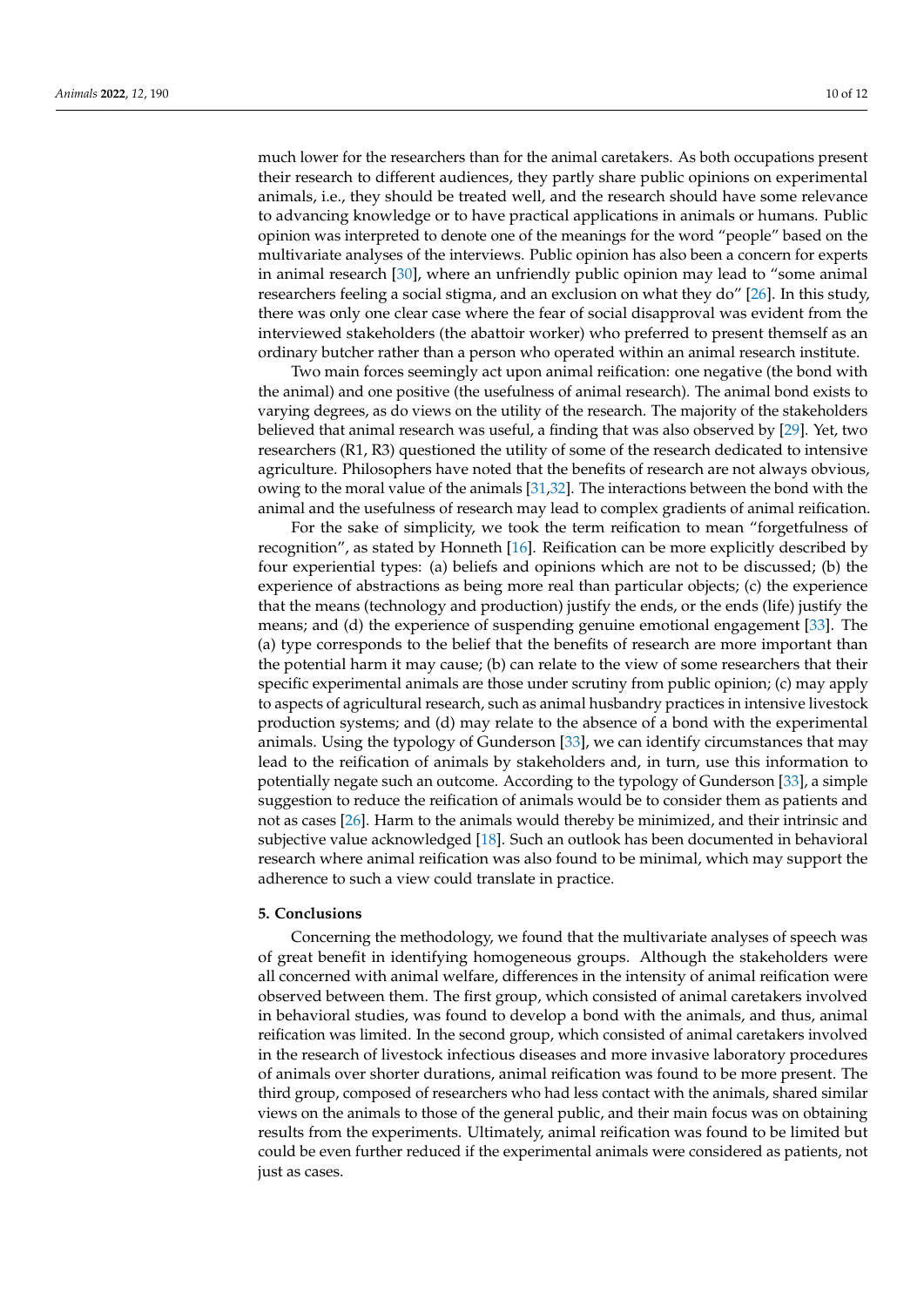**Author Contributions:** Conceptualization, J.C. and L.F.; methodology, J.C.; investigation, J.C. and L.F.; writing original draft, J.C.; writing—review and editing, J.C. and L.F. All authors have read and agreed to the published version of the manuscript.

**Funding:** This research received no external funding.

**Institutional Review Board Statement:** Not applicable.

**Informed Consent Statement:** Informed consent was obtained from all stakeholders involved in the study.

**Data Availability Statement:** Not applicable.

**Acknowledgments:** We are grateful to the animal caretakers and scientists from INRAE who were interviewed for their patience and openness. We thank Caroline Chylinski (Scotland's Rural College, UK) for comments on several drafts of the manuscript.

**Conflicts of Interest:** The authors declare no conflict of interest.

# **References**

- <span id="page-10-0"></span>1. Franco, H.N. Animal experiments in biomedical research: A historical perspective. *Animals* **2013**, *3*, 238–273. [\[CrossRef\]](http://doi.org/10.3390/ani3010238)
- <span id="page-10-1"></span>2. Russell, W.M.S.; Burch, R.L. *The Principles of Humane Experimental Technique*; Methuen &Co Ltd.: London, UK, 1959.
- <span id="page-10-2"></span>3. Iliff, S.A. An «additional» R: Remembering the animals. *ILAR J.* **2002**, *43*, 38–47. [\[CrossRef\]](http://doi.org/10.1093/ilar.43.1.38)
- <span id="page-10-3"></span>4. Foster, C. Why do research ethics committees disagree with each other? *J. R. Coll. Physicians Lond.* **1995**, *29*, 315–318.
- <span id="page-10-4"></span>5. Vasbinder, S.A.; Locke, P. Introduction: Global laws, regulations, and standards for animals in research. *ILAR J.* **2016**, *57*, 261–265. [\[CrossRef\]](http://doi.org/10.1093/ilar/ilw039)
- <span id="page-10-5"></span>6. Stricklin, W.R.; Mench, J.A. Oversight of the use of agricultural animals in university teaching and research. *ILAR J.* **1994**, *36*, 9–14. [\[CrossRef\]](http://doi.org/10.1093/ilar.36.1.9)
- <span id="page-10-6"></span>7. Shyan-Norwalt, M. The human–animal bond with laboratory animals. *Lab. Anim.* **2009**, *38*, 132–136. [\[CrossRef\]](http://doi.org/10.1038/laban0409-132) [\[PubMed\]](http://www.ncbi.nlm.nih.gov/pubmed/19308064)
- <span id="page-10-7"></span>8. Davis, H.; Balfour, D. *The Inevitable Bond: Examining Scientist-Animal Interactions*; Cambridge University Press: Cambridge, UK, 1992; p. 413.
- <span id="page-10-8"></span>9. Porcher, J. L'occultation de l'affectivité dans l'expérimentation animale: Le paradoxe des protocoles. *Nat. Sci. Sociétés* **2002**, *10*, 33–36. [\[CrossRef\]](http://doi.org/10.1016/S1240-1307(02)80006-1)
- <span id="page-10-9"></span>10. Reinhart, V. Compassion for animals in the laboratory: Impairment or refinement of research methodology? *J. App. Welf. Sci.* **2003**, *2*, 123–130. [\[CrossRef\]](http://doi.org/10.1207/S15327604JAWS0602_04) [\[PubMed\]](http://www.ncbi.nlm.nih.gov/pubmed/12909527)
- <span id="page-10-10"></span>11. Ormandy, E.H.; Schuppli, C.A. Public attitudes toward animal research: A review. *Animals* **2014**, *4*, 391–408. [\[CrossRef\]](http://doi.org/10.3390/ani4030391)
- <span id="page-10-11"></span>12. Larrère, R. Ethique et expérimentation animale. *Nat. Sci. Sociétés* **2002**, *10*, 24–32. [\[CrossRef\]](http://doi.org/10.1016/S1240-1307(02)80005-X)
- <span id="page-10-12"></span>13. Lhoste, E.; de Montera, B. L'expérimentation animale: Une responsabilité à dire et à partager. *Nat. Sci. Sociétés* **2011**, *19*, 165–172. [\[CrossRef\]](http://doi.org/10.1051/nss/2011116)
- <span id="page-10-13"></span>14. Lukacs, G. Reification and the Consciousness of the Proletariat. In *History and Class Consciousness*; Rodney Livingstone (trans., 1923); MIT Press: Cambridge, MA, USA, 1971; pp. 83–222.
- <span id="page-10-14"></span>15. Tansey, E.M. Keeping the culture alive: The laboratory technician in mid-twentieth century medical research. *Notes Rec. R. Soc.* **2008**, *62*, 77–95. [\[CrossRef\]](http://doi.org/10.1098/rsnr.2007.0035)
- <span id="page-10-15"></span>16. Honneth, A. *Reification: A New Look at an Old Idea*; Oxford University Press: Oxford, UK, 2008.
- <span id="page-10-16"></span>17. Lazzeri, C. Reification and recognition: A discussion with Axel Honneth. *Rev. Mauss* **2011**, *38*, 259–285. [\[CrossRef\]](http://doi.org/10.3917/rdm.038.0259)
- <span id="page-10-17"></span>18. Johnson, J.; Smajdor, A. Human wrong in animal research: Focus on moral injury and reification. In *Animal Experimentation: Working Towards a Paradigm Change*; Series Human-Animal 22; Brill: Leyden, The Netherlands, 2019; p. 722.
- <span id="page-10-18"></span>19. Hugues, E.C. *The Sociological Eye: Selected Papers*; Aldane: Chicago, IL, USA, 1971; p. 582.
- <span id="page-10-19"></span>20. Bearman, M. Focus on methodology: Eliciting rich data: A practical approach to writing semi-structured interview schedules. *Focus Health Prof. Educ. A Multi-Prof. J.* **2019**, *20*, 1–11. [\[CrossRef\]](http://doi.org/10.11157/fohpe.v20i3.387)
- <span id="page-10-20"></span>21. Tropes V.8. 2018. Available online: <http://tropes.fr> (accessed on 5 March 2021).
- <span id="page-10-21"></span>22. Ghiglione, R.; Kekenbosch, C.; Landré, A. *Analyse Cognitive-Discursive du Discours*; PUG: Grenoble, France, 1995; p. 142.
- <span id="page-10-22"></span>23. Lejeune, C. Analyser les contenus, les discours ou les vécus? A chaque méthode ses logiciels! In *Les Méthodes Qualitatives en Psychologie et en Sciences Humaines de la Santé*; Santiago-Delafosse, M., Del Rio Carral, M., Eds.; Dunod: Malakoff, France, 2017; pp. 203–224.
- <span id="page-10-23"></span>24. Cabaret, J.; Evrard, C. Eleveurs de chevaux athlètes: Le métier et la relation avec l'animal. *Ethnozootechnie* **2021**, *109*, 97–103.
- <span id="page-10-24"></span>25. Arluke, A. A sociology of sociological animal studies. *Soc. Anim.* **2002**, *10*, 369–374. [\[CrossRef\]](http://doi.org/10.1163/156853002320936827)
- <span id="page-10-25"></span>26. Birke, L.; Arluke, A.; Michael, M. *The Sacrifice: How Scientific Experiments Transform Animals and People*; Purdue University Press: West Lafayette, IN, USA, 2007; p. 224.
- <span id="page-10-26"></span>27. LaFollette, M.R.; Riley, M.C.; Cloutier, S.; Brady, C.M.; O'Hare, M.E.; Gaskill, B.N. Laboratory animal welfare meets human welfare: A cross-sectional study of professional quality of life, including compassion fatigue in laboratory animal personnel. *Front. Vet. Sci.* **2020**, *7*, 114. [\[CrossRef\]](http://doi.org/10.3389/fvets.2020.00114)